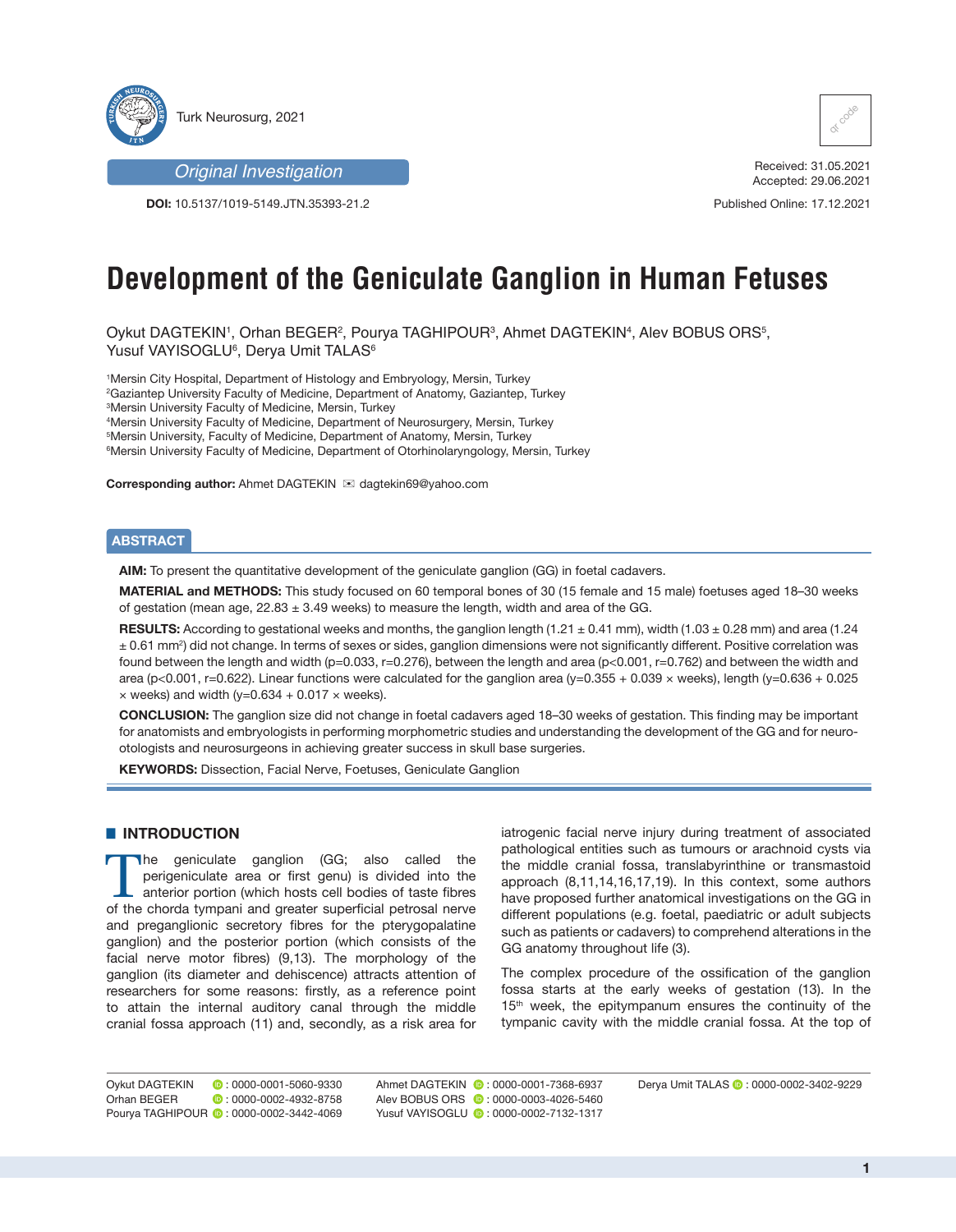the anterior epitympanum, the ganglion extends to the dura mater along with its vessels. In the 20<sup>th</sup> week, osseous plates begin to appear within the temporal bone periosteum (its squamous and petrous portions) throughout the floor of the middle cranial fossa, and in the later weeks, these plates approach each other. At around in the 35<sup>th</sup> week, a bony layer formed under the inferior surface of the ganglion (i.e. the floor of its fossa) by the fusion of the medial and lateral osseous plates separates the epitympanum from the GG. However, the superior surface of the ganglion is still directly connected to the dura mater. As the dehiscence in this area is mostly present at birth, the ossification process of the roof of the ganglion fossa proceeds until childhood. Nevertheless, facial hiatus, a type of dehiscence, does not ossify at all during life. In the same foetus, the ossification pattern in the right differs from that in the left (10). We thought that an expanded algebraic examination focusing on foetal subjects might help researchers find asymmetry in the GG size. In this regard, this foetal cadaveric study aimed to show changes in ganglion development.

## █ **MATERIAL and METHODS**

#### **Selection of Study Population**

This foetal examination was carried out in the laboratory of Anatomy Department of Medical Faculty of University, after ethical confirmation was obtained from the Clinical Research

Ethics Committee of the University (dated 19.02.2020, no. 020/133). This study included 60 temporal bones of 30 (15 female and 15 male) formalin-fixed (10%) foetuses (mean age,  $22.83 \pm 3.49$  weeks; range 18-30 weeks) (Table I). Beger et al. compared different cadaver-embalming methods including formalin fixation and explained that this technique did not result in significant reduction of plasticity in tissue content; therefore, its effect on the tissue was underestimated during our examination (4). On account of scarce data (e.g. cause of death) related to the study population, exclusion criteria were determined as follows: a) foetuses with any visible malformations (polydactyly, meningomyelocele, CHARGE syndrome, cleft palate and/or lip, syndactyly, etc.), b) foetuses with a dissected skull base (especially the temporal bone) and c) foetuses of unknown age and sex (5,6,20).

#### **Morphometric Parameters and Measurement Technique**

The senior otologist (DUT) of the study team dissected the structures to expose the ganglion under a surgical microscope (Carl Zeiss f170, Carl Zeiss Meditec AG, Germany). Afterwards, the ganglion was photographed with a millimetre scale in the same position/distance using the microscope camera (Nikon d3300 digital camera, Nikon, Tokyo, Japan). The length, width and area of the ganglion were measured according to methods presented in previous studies (10,12) (Figure 1A, B). For this purpose, images of the ganglion were transferred to a digital image analysis software (Rasband WS, Image J, US National Institutes of Health, Bethesda, MD, USA, https://image j.nih.

|  |  |  | Table I: Demographic (Age, Sex, Number of Fetuses) and Morphometric Data (Measurements of the Parameters) |
|--|--|--|-----------------------------------------------------------------------------------------------------------|
|--|--|--|-----------------------------------------------------------------------------------------------------------|

|               | <b>Gestational Age</b> |                            |                | Gender, n      |                    |                 | <b>Parameters</b> |                         |
|---------------|------------------------|----------------------------|----------------|----------------|--------------------|-----------------|-------------------|-------------------------|
| <b>Months</b> | <b>Weeks</b>           | <b>Foot Length</b><br>(mm) | <b>Male</b>    | Female         | Number of<br>sides | Length (mm)     | Width (mm)        | Area (mm <sup>2</sup> ) |
| $\vee$        | 18                     | $25.23 \pm 0.21$           | 2              | 1              | 6                  | $0.95 \pm 0.30$ | $0.94 \pm 0.30$   | $0.87 \pm 0.58$         |
|               | 19                     | $27.48 \pm 0.68$           | 1              | 2              | 6                  | $1.24 \pm 0.40$ | $0.94 \pm 0.25$   | $1.30 \pm 0.51$         |
|               | 20                     | $30.11 \pm 0.94$           | 1              | $\overline{2}$ | 6                  | $1.33 \pm 0.38$ | $0.79 \pm 0.06$   | $1.14 \pm 0.29$         |
| VI            | 21                     | $32.86 \pm 0.49$           | 1              | 2              | 6                  | $1.14 \pm 0.24$ | $1.12 \pm 0.11$   | $1.03 \pm 0.50$         |
|               | 22                     | $34.96 \pm 0.86$           | 3              | 1              | 8                  | $1.17 \pm 0.46$ | $1.15 \pm 0.40$   | $1.32 \pm 0.61$         |
|               | 23                     | $38.51 \pm 1.40$           | $\Omega$       | 3              | 6                  | $1.06 \pm 0.23$ | $1.08 \pm 0.43$   | $1.21 \pm 0.68$         |
|               | 24                     | $41.44 \pm 0.84$           | 1              | 1              | $\overline{4}$     | $1.36 \pm 0.42$ | $0.97 \pm 0.24$   | $1.26 \pm 0.24$         |
| VII           | 25                     | $42.12 \pm 0.32$           | 1              | 0              | 2                  | $1.50 \pm 0.40$ | $0.85 \pm 0.09$   | $1.31 \pm 0.29$         |
|               | 26                     | $45.78 \pm 3.07$           | $\overline{c}$ | 1              | 6                  | $1.25 \pm 0.61$ | $1.13 \pm 0.33$   | $1.57 \pm 1.16$         |
|               | 27                     | $49.81 \pm 0.73$           | 1              | 0              | 2                  | $0.82 \pm 0.06$ | $0.96 \pm 0.07$   | $0.78 \pm 0.10$         |
|               | 28                     | $51.90 \pm 0.33$           | 0              | 1              | 2                  | $1.33 \pm 0.48$ | $1.00 \pm 0.32$   | $1.33 \pm 0.77$         |
| VIII          | 29                     | $53.05 \pm 0.44$           | 2              | 0              | $\overline{4}$     | $1.40 \pm 0.57$ | $1.23 \pm 0.15$   | $1.65 \pm 0.76$         |
|               | 30                     | $54.44 \pm 1.98$           | 0              | 1              | $\overline{2}$     | $1.71 \pm 0.45$ | $1.06 \pm 0.14$   | $1.33 \pm 0.09$         |
| All           | $22.83 \pm 3.49$       | $37.47 \pm 8.84$           | 15             | 15             | 60                 | $1.21 \pm 0.41$ | $1.03 \pm 0.28$   | $1.24 \pm 0.61$         |
| p             |                        |                            |                |                |                    | 0.509           | 0.511             | 0.814                   |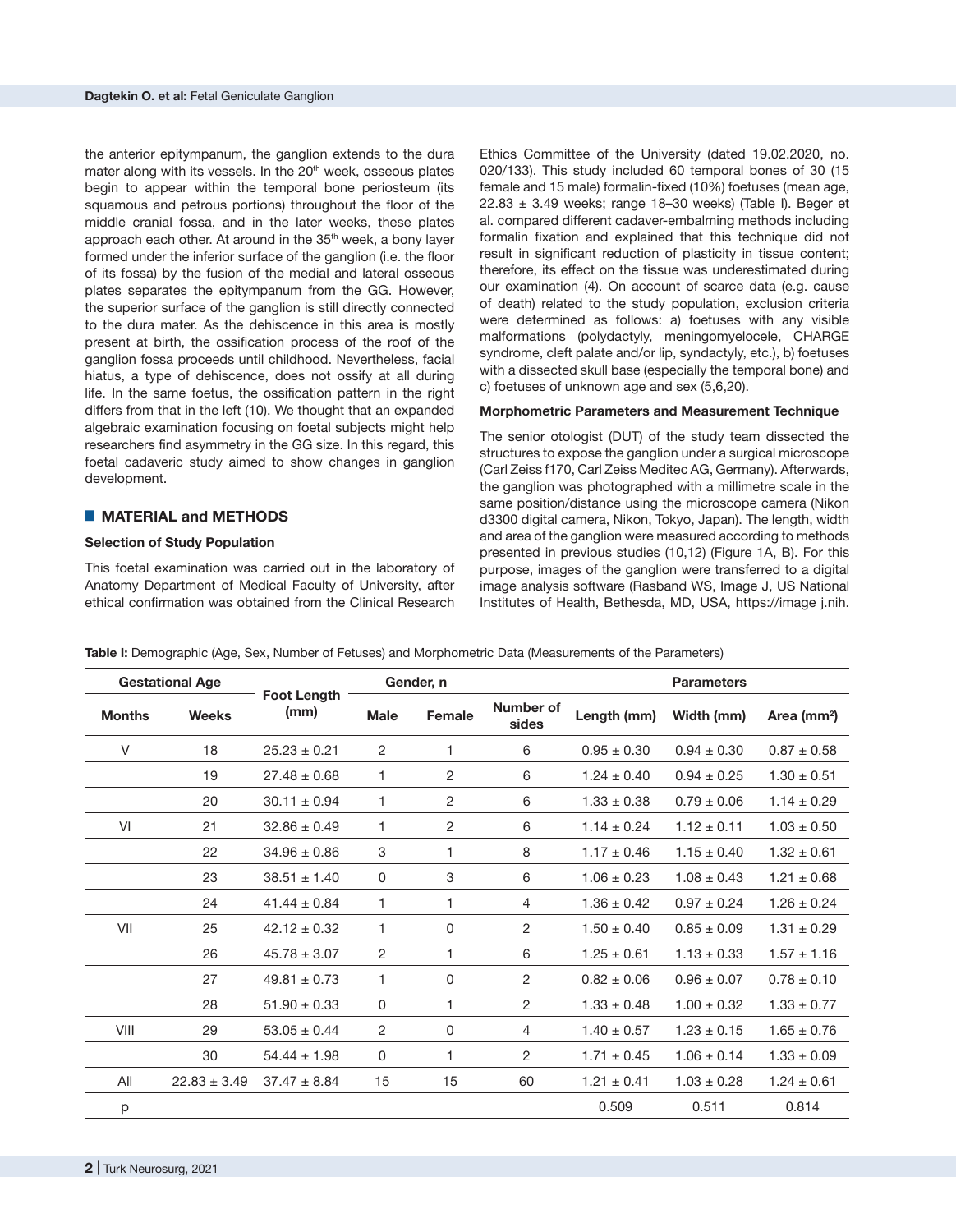gov/ij/, 1997–2018). Measurements were performed once by two independent investigators (OB and PT). Foot lengths were measured with a digital calliper (0.01-mm precision, Mahr, 16 ER, Göttingen, Germany) for prediction of gestational age (weeks or months).

### **Statistical Analysis**

The average value of two measurements (OB and PT) was used to perform statistical assessment. Intraclass correlation coefficients (ICC) were utilised to evaluate the reliability between measurements of two researchers. Through one-way analysis of variance and post-hoc Bonferroni test, alterations in the length, width and area of the ganglion according to gestational age (weeks and months) were analysed. Student's t-test was employed to compare male and female values (independent sample t-test) and right and left values (dependent sample t-test). Pearson correlation coefficient test was used to show correlations between the ganglion length, width and area. Regression equations of these parameters were calculated with the simple linear regression test. Normality of quantitative values was evaluated with Shapiro– Wilk test. Variance homogeneity of the data was checked with Levene test. The p<0.05 was the significant level.

### █ **RESULTS**

Demographic features of the foetal subjects (weeks and months of gestation, number of the temporal bones, foot measurements, sex information) are shown in Table I. The ICC scores for parameters were calculated from 0.970 to 0.990 (p<0.001), which displayed that the inter-observer reproducibility was excellent. The findings were as follows:

- The ganglion size did not change according to the gestational age in weeks (Table I) and months (Table II).
- In terms of sexes or sides, the ganglion dimension was not significantly different (Table III).
- Weak positive correlation was found between the length and width  $(p=0.033, r=0.276)$ , while strong positive correlations were observed between the length and area (p<0.001, r=0.762) and between the width and area (p<0.001, r=0.622).
- Linear functions were calculated for the ganglion area as y=0.355 + 0.039  $\times$  weeks, for the length as y=0.636 + 0.025  $\times$  weeks and for the width as  $v = 0.634 + 0.017 \times$ weeks (Figure 2A-C).

**Table II:** Morphometric Data of the Parameters According to the Gestational Months

| <b>Parameters</b> | $Vth$ Month (n=18) | $VIth$ Month (n=24) | $VIIth$ Month (n=12) | VIII <sup>th</sup> Month (n=6) | p     |
|-------------------|--------------------|---------------------|----------------------|--------------------------------|-------|
| Length (mm)       | $1.17 \pm 0.38$    | $1.17 + 0.35$       | $1.23 + 0.50$        | $1.50 \pm 0.51$                | 0.329 |
| Width (mm)        | $0.89 + 0.23$      | $1.09 + 0.32$       | $1.03 + 0.27$        | $1.17 + 0.16$                  | 0.067 |
| Area ( $mm2$ )    | $1.10 \pm 0.49$    | $1.21 + 0.54$       | $1.35 + 0.87$        | $1.54 + 0.61$                  | 0.423 |

#### **Table III:** Male-Female and Right-Left Comparisons

|                | Males $(n=30)$  | Females (n=30)  | D     | Right $(n=30)$ | Left $(n=30)$   |       |
|----------------|-----------------|-----------------|-------|----------------|-----------------|-------|
| Length (mm)    | $1.17 \pm 0.43$ | $1.26 \pm 0.39$ | 0.371 | $1.19 + 0.44$  | $1.24 + 0.38$   | 0.676 |
| Width (mm)     | $1.04\pm0.26$   | $1.02 \pm 0.31$ | 0.823 | $1.00 + 0.29$  | $1.06 \pm 0.28$ | 0.398 |
| Area ( $mm2$ ) | $1.21 \pm 0.52$ | $1.27 \pm 0.70$ | 0.718 | $1.12 + 0.52$  | $1.35\pm0.68$   | 0.142 |



**Figure 1:** Geniculate ganglion (GG) and its parameters (a: length, b: width and c: area). LS, labyrinthine segment of the facial nerve; MS, meatal segment of the facial nerve; GSPN, greater superficial petrosal nerve.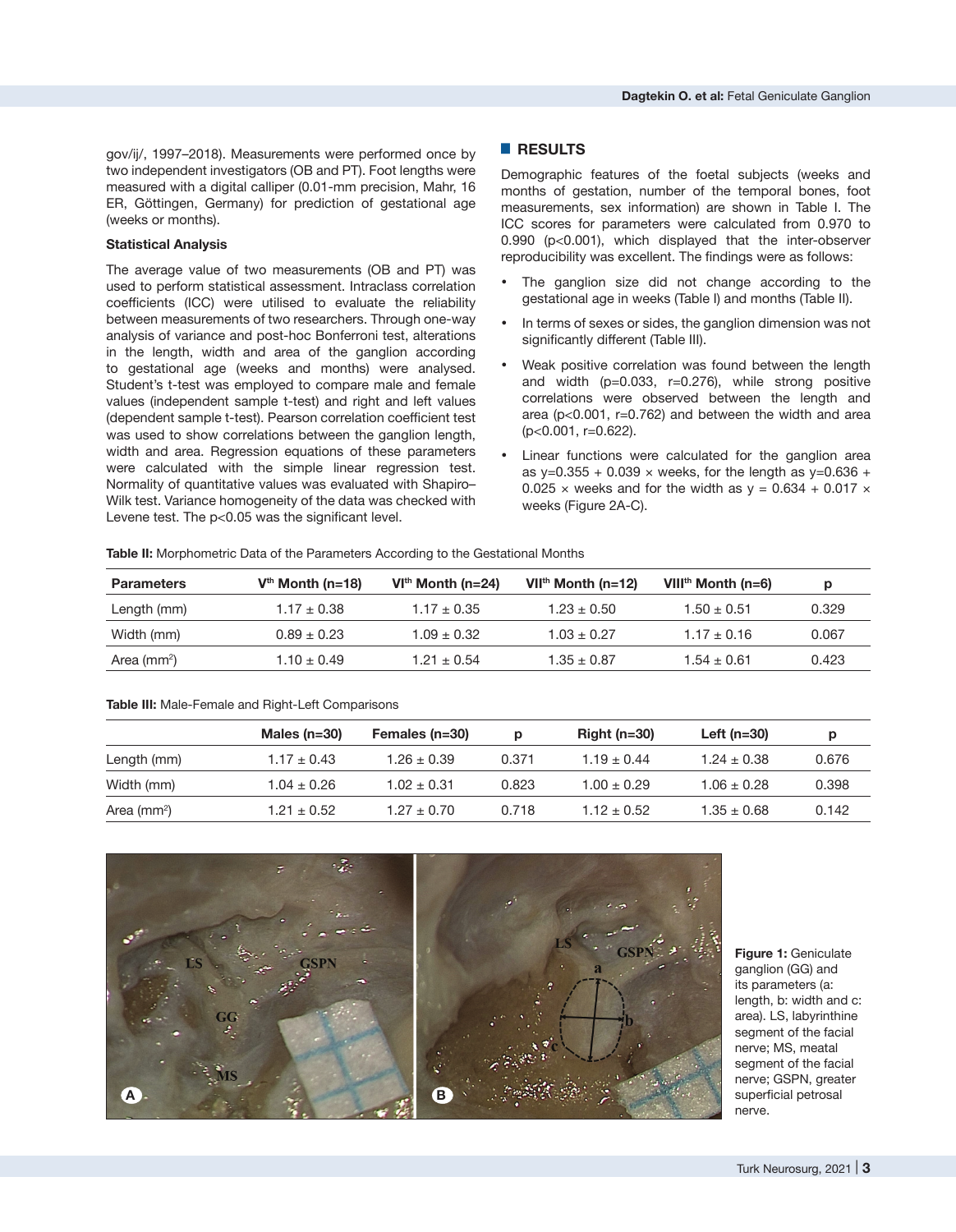

**Figure 2:** Linear regression line of the geniculate ganglion length **(A)**, width **(B)** and area **(C)**.

#### █ **DISCUSSION**

This study revealed that the ganglion size including its length, width and area did not change in foetuses aged 18–30 weeks of gestation.

Ramsay Hunt syndrome (15), geniculate neuralgia (9), Bell's palsy (7), tumours such as meningiomas (8), conductive hearing loss (1) and arachnoid cyst (19) may be listed as pathological entities associated with the ganglion. Changes in the normal anatomy of the GG may be used as a sign in the diagnosis of some of these pathologies (1,18). For instance, Ames et al. found enlargement at the GG fossa owing to the ganglion venous malformation during the evaluation of computed tomography images of a 9-year-old boy with conductive hearing loss (1). In their patient (36 patients aged 12–65 years with traumatic facial paralysis)–control (107 subjects aged 4–83 years) study, Mu et al. explained that the ganglion dimension of the patients (1.9  $\pm$  0.3 and 2.2  $\pm$  0.4 mm for the transverse and vertical diameter, respectively) was greater than that of controls  $(1.3 \pm 0.3 \text{ and } 1.4 \pm 0.3 \text{ mm}$  for the transverse and vertical diameters, respectively) (18). In this scope, Beger et al. proposed further algebraic investigations of ganglion dimensions to determine its abnormalities observed during the diagnosis of conditions such as vascular malformations or traumatic facial paralysis (3). Therefore, the regression formulas calculated for the ganglion area, length and width may help guess the dimension of the GG.

2.35 mm), width (mean range, 1.29–1.86 mm) and area (mean age, 3.87–4.38 mm<sup>2</sup>) were presented in previous adult studies (7,10,12) (Table IV). Moreover, Beger et al. measured the length, width and area in paediatric subjects as follows: 2.09  $\pm$  0.37 mm, 1.58  $\pm$  0.29 mm and 3.45  $\pm$  0.89 mm<sup>2</sup>, respectively (3). Our mean data related to the ganglion length (mean, 1.21  $\pm$  0.41 mm; range, 0.42-2.08 mm), width (mean, 1.03  $\pm$  0.28 mm; range,  $0.57-1.98$  mm) and area (mean,  $1.24 \pm 0.61$  mm<sup>2</sup>; range,  $0.36-3.68$  mm<sup>2</sup>) was smaller than the average values obtained from adults (7,10,12) and children (3). However, Dobozi examined histological samples of 24 paediatric and adult subjects aged 11–82 years and measured the ganglion length and width as 1.09 mm and 0.76 mm, respectively (9). In another histological examination conducted on foetuses aged 15–40 weeks of gestation, Ge and Spector reported an average length of 0.97 mm (range, 0.33–1.20 mm) and average width of 0.32 mm (range, 0.12–0.56 mm) (10). The finding that the length and width data in these two studies (9,10) were smaller than our measurements and those of previous studies might have been caused by the reduction of plasticity in the ganglion content due to histological chemicals used. We observed that the ganglion dimension did not vary according to gestational age (18–30 weeks in utero). This observation was compatible with the interpretation of Ge and Spector, who declared that the ganglion growth was completed before 15 weeks of gestation (10). Nevertheless,

The mean values of the ganglion length (mean range, 1.76–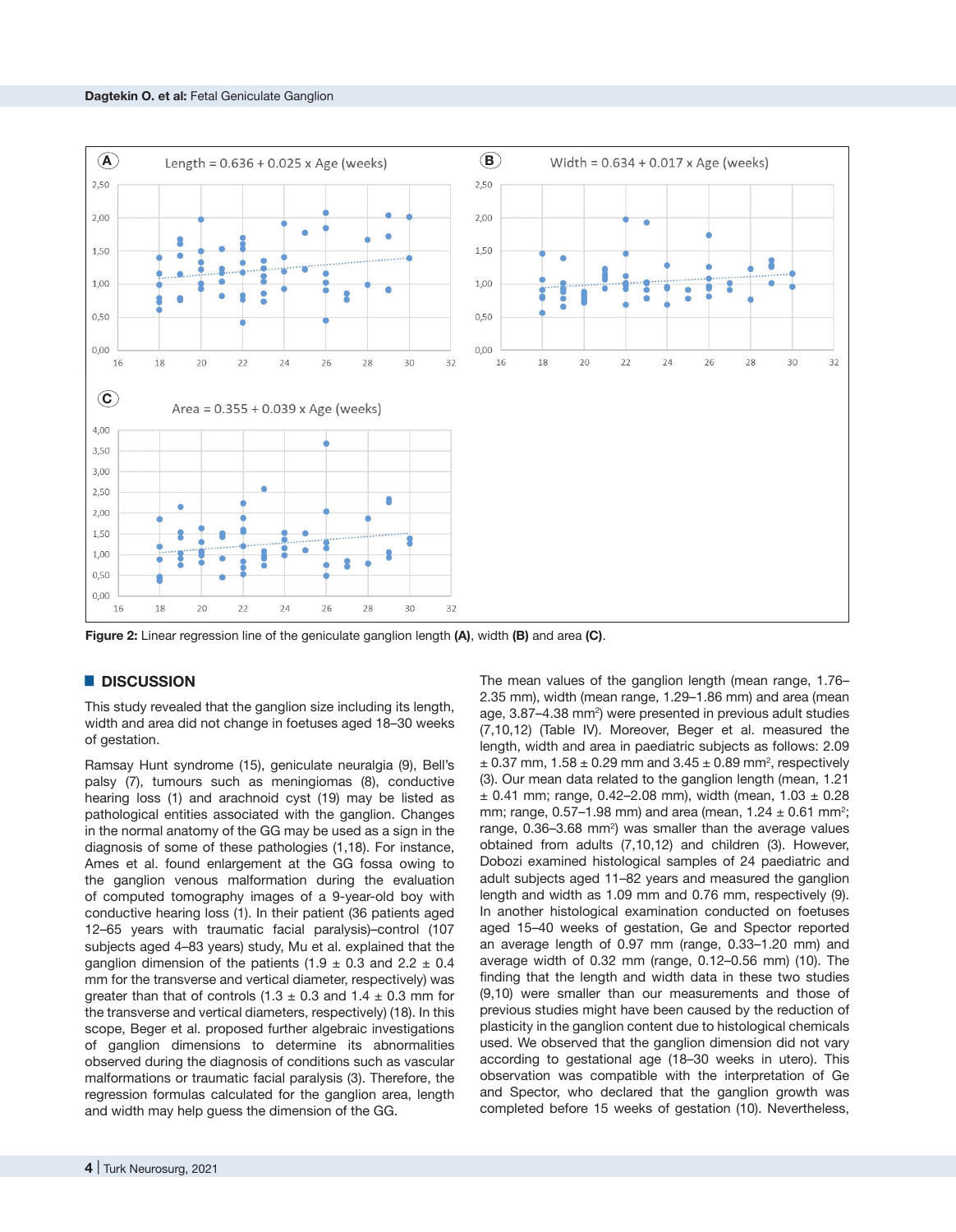| Studies                                                         | Years | Region      | ples<br>Samp  | Age               | <b>Methods</b> | Ξ              | Area (mm <sup>2</sup> )                                                                | Length (mm)        | Width (mm)                                                                                                                                                                                  |
|-----------------------------------------------------------------|-------|-------------|---------------|-------------------|----------------|----------------|----------------------------------------------------------------------------------------|--------------------|---------------------------------------------------------------------------------------------------------------------------------------------------------------------------------------------|
| Celik et al. (7)                                                | 2017  | Turkey      | P without BP  | 40.3 $\pm$ 21.3 y | CT scans*      | 34             | ı                                                                                      | ı                  | $1.61 \pm 0.25$ (1.31-2.35)                                                                                                                                                                 |
| Dobozi <sup>(9)</sup>                                           | 1975  | Switzerland | Cadavers      | $11 - 82$ $V$     | Histologic**   | 24             |                                                                                        | 0.109              | 0.76                                                                                                                                                                                        |
| Ge and Spector (10)                                             | 1981  | USA         | Fetuses       | 15-40 gw          | Histologic**   | $\overline{a}$ | Ï                                                                                      | $0.97(0.33 - 1.2)$ | $0.32(0.12 - 0.56)$                                                                                                                                                                         |
|                                                                 |       |             | Cadavers      | <b>Adult</b>      | Dissection**   | $\frac{1}{2}$  |                                                                                        | $1.76(1.2 - 2.25)$ | $1.29(0.9 - 1.95)$                                                                                                                                                                          |
| Mu et al. (18)                                                  | 2012  | China       | P without TFP | $4-83y$           | CT scans*      | 107            |                                                                                        | $1.4 \pm 0.3$      | $1.3 \pm 0.3$                                                                                                                                                                               |
| Hamzaoglu et al. (12)                                           | 2020  | Turkey      | Cadavers      | 45-92 y           | CT scans*      | 20             | $4.38 \pm 1.27$                                                                        | $2.35 \pm 0.31$    | $1.86 \pm 0.38$                                                                                                                                                                             |
|                                                                 |       |             |               |                   | Dissection**   | 8              | $3.87 \pm 1.23$                                                                        | $2.21 \pm 0.36$    | $1.82 \pm 0.40$                                                                                                                                                                             |
| Beger et al. (3)                                                | 2020  | Turkey      | P with CI     | $1-18$ $V$        | CT scans*      | 8              | $3.45 \pm 0.89$                                                                        | $2.09 \pm 0.37$    | $1.58 \pm 0.29$                                                                                                                                                                             |
|                                                                 |       |             |               | $\leq$ 2 $\vee$   |                | 86             |                                                                                        |                    | $3.35 \pm 0.66$ (2.14-4.88) $2.07 \pm 0.34$ (1.55-2.91) $1.55 \pm 0.25$ (0.83-2.17)                                                                                                         |
|                                                                 |       |             |               | $3-9y$            |                | 24             |                                                                                        |                    | $3.23 \pm 1.02$ (1.15-4.99) 1.99 $\pm$ 0.43 (1.09-2.55) 1.46 $\pm$ 0.28 (1.04-2.03)                                                                                                         |
|                                                                 |       |             |               | > 9               |                | 22             |                                                                                        |                    | $3.85 \pm 1.01$ (2.35-5.65) $2.22 \pm 0.33$ (1.50-2.90) $1.74 \pm 0.29$ (1.15-2.22)                                                                                                         |
| This study                                                      | 2021  | Turkey      | Fetuses       | 18-30 gw          | Dissection**   |                | 60 1.24 $\pm$ 0.61 (0.36-3.68) 1.21 $\pm$ 0.41 (0.42-2.08) 1.03 $\pm$ 0.28 (0.57-1.98) |                    |                                                                                                                                                                                             |
| ganglion fossa, **: The measurements belonging to the ganglion. |       |             |               |                   |                |                |                                                                                        |                    | P: Patients, TFP: Traumatic facial paralysis, BP: Bell palsy, gw: Gestational weeks, y: years, N: Number of temporal bones, CI: Cochlear implantation, *: The measurements belonging to the |

**Dagtekin O. et al :** Fetal Geniculate Ganglion

Ge and Spector also studied 10 cadaveric adult temporal bones and measured the ganglion length and width as 1.76 mm and 1.29 mm, respectively (10). In our opinion, the distinct difference between foetal and adult measurements in the study of Ge and Spector (10) shows that the ganglion size increases during childhood. Beger et al. performed computed tomography of the temporal bones of children aged 1–18 years and found that the ganglion fossa area and width were increasing after birth, but the length remained (3). Hamzaoğlu et al. compared the ganglion dimensions obtained from computed tomography (GG fossa measurements) and dissection (GG measurements) and reported no significant difference between the two measurements (12). In the light of these studies (3,10,12), we think that the ganglion enlarges with age in harmony with its fossa after birth.

Beger et al. stated that the data presented in previous morphometric studies were quite different (3). Possible reasons were as follows: a) individual determinants (temporal bone pneumatisation, jugular bulb position, mastoid apex development, etc.), b) study methodology (dissection, radiologic or histologic measurements) and c) demographic information (age, region, etc.) (2,3,20). For example, the length and width of the ganglion fossa on computed tomography in Chinese were smaller than those in Turkish (3,12,18). In addition, these two parameters in the foetal histological study of Ge and Spector (10) were smaller than those in our dissection work, probably due to methodological differences.

# █ **CONCLUSION**

Our findings show that the ganglion is dimensionally shaped in the early stages of foetal life. This finding may be important for anatomists and embryologists in performing morphometric studies and in understanding the development of the GG and for neuro-otologists and neurosurgeons in achieving greater success in skull base surgeries.

# **E** AUTHORSHIP CONTRIBUTION

**Study conception and design:** OD, OB, PT, AD, DUT **Data collection:** OD, OB, PT, DUT

**Analysis and interpretation of results:** OD, ABO, YV, DUT

**Draft manuscript preparation:** OD, OB, AD, DUT

**Critical revision of the article:** OD, AD, YV, DUT

**Other (study supervision, fundings, materials, etc...):** OD, AD, ABO, DUT

All authors (OD, OB, PT, AD, ABO, YV, DUT) reviewed the results and approved the final version of the manuscript.

## █ **REFERENCES**

1. Ames JA, Levi JR, Johnston DR, Drake CA, Willcox TO, O'Reilly RC: Atypical presentation of geniculate ganglion venous malformation in a child: Conductive hearing loss without facial weakness. Int J Pediatr Otorhinolaryngol 76:1214-1216, 2012